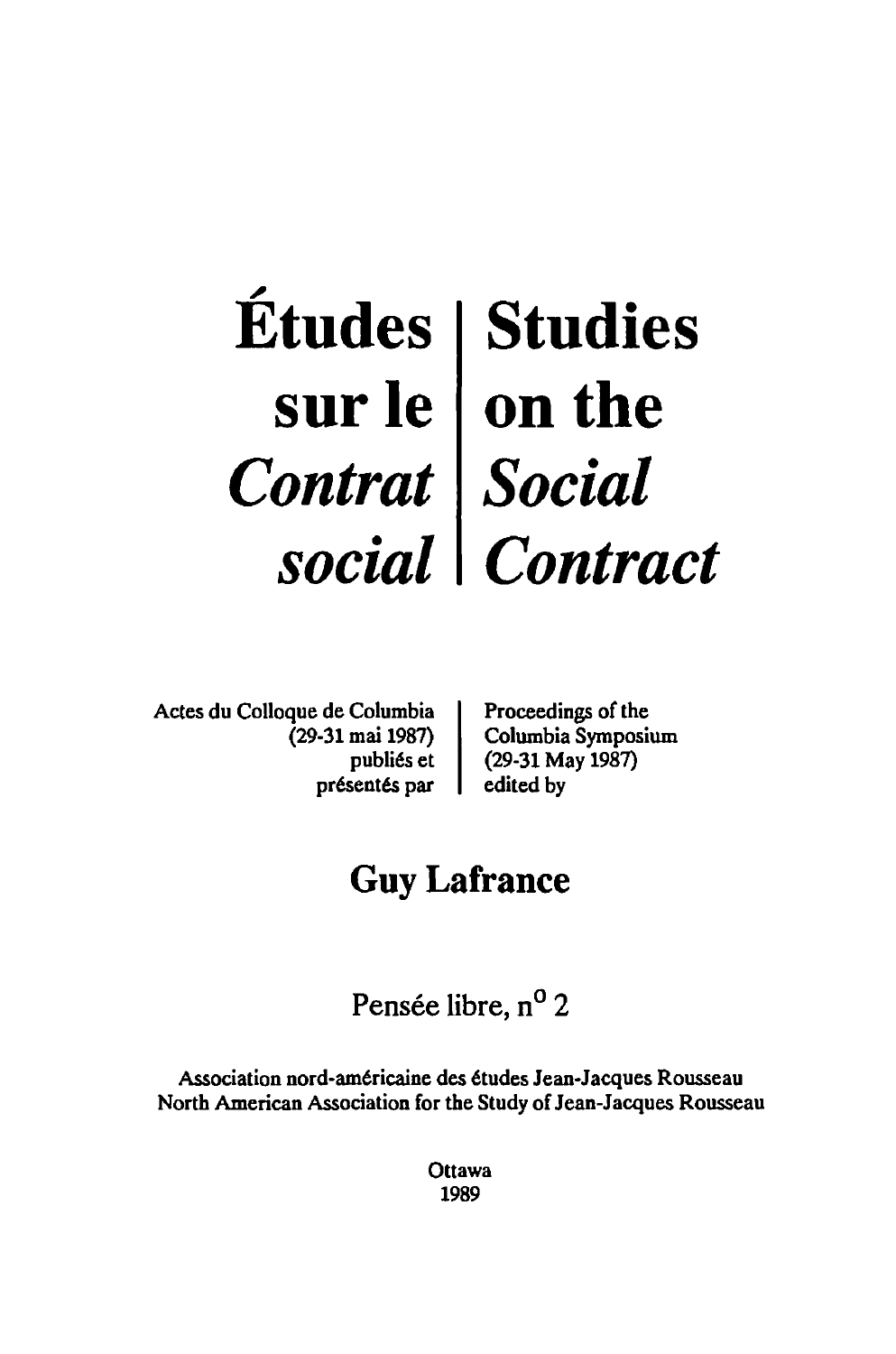#### Données de catalogage avant **publication (Canada)**

Vedette principale au titre:

Etudes sur le Contrat social $:$  Studies on tbe Social contract

(Pensee libre ; no 2) Texte en français et en anglais. Comprend des références bibliographiques. ISBN 0·%93132·1·7

1. Rousseau, Jean-Jacques, 1712-1778. Contrat social--Congrès. I. Lafrance, Guy II. Association nord-américaine des études Jean-Jacques Rousseau. III. Titre: Studies on the Social contract. IV. Collection.

### **CanadIan CataloguIng In PublicatIon Data**  Main entry under title:

Etudes sur le Contrat social  $=$  Studies on the Social contract

(Pensée libre ; no. 2) Text in French and English. Indudes bibliographical references. ISBN 0·%93132·1·7

1. Rousseau, Jean-Jacques, 1712-1778. Contrat social •• Congresses. I. Lafrance, Guy II. North American Association for the Study of Jean·Jacques Rousseau. III. Title: Studies on the Social contract. IV. Series.

JC179.R9E88 1989 320'.01 C90-090062-8F JC179.R9E88 1989 320'.01 C90-090062-8F

Ouvrage publié grâce au concours de l'Association nord-américaine des études Jean-Jacques Rousseau et grâce à une subvention du Conseil de recherche en sciences humaines du Canada.

The publication of this volume was made possible by the co-operation of the North American Association for the Study of Jean·Jacques Rousseau and by a grant from the Social Sciences and Humanities Research Council of Canada.

@ Association nord-américaine des études Jean-Jacques Rousseau / North American Association for the Study of Jean.Jacques Rousseau, 1989

ISBN 0·9693132·1·7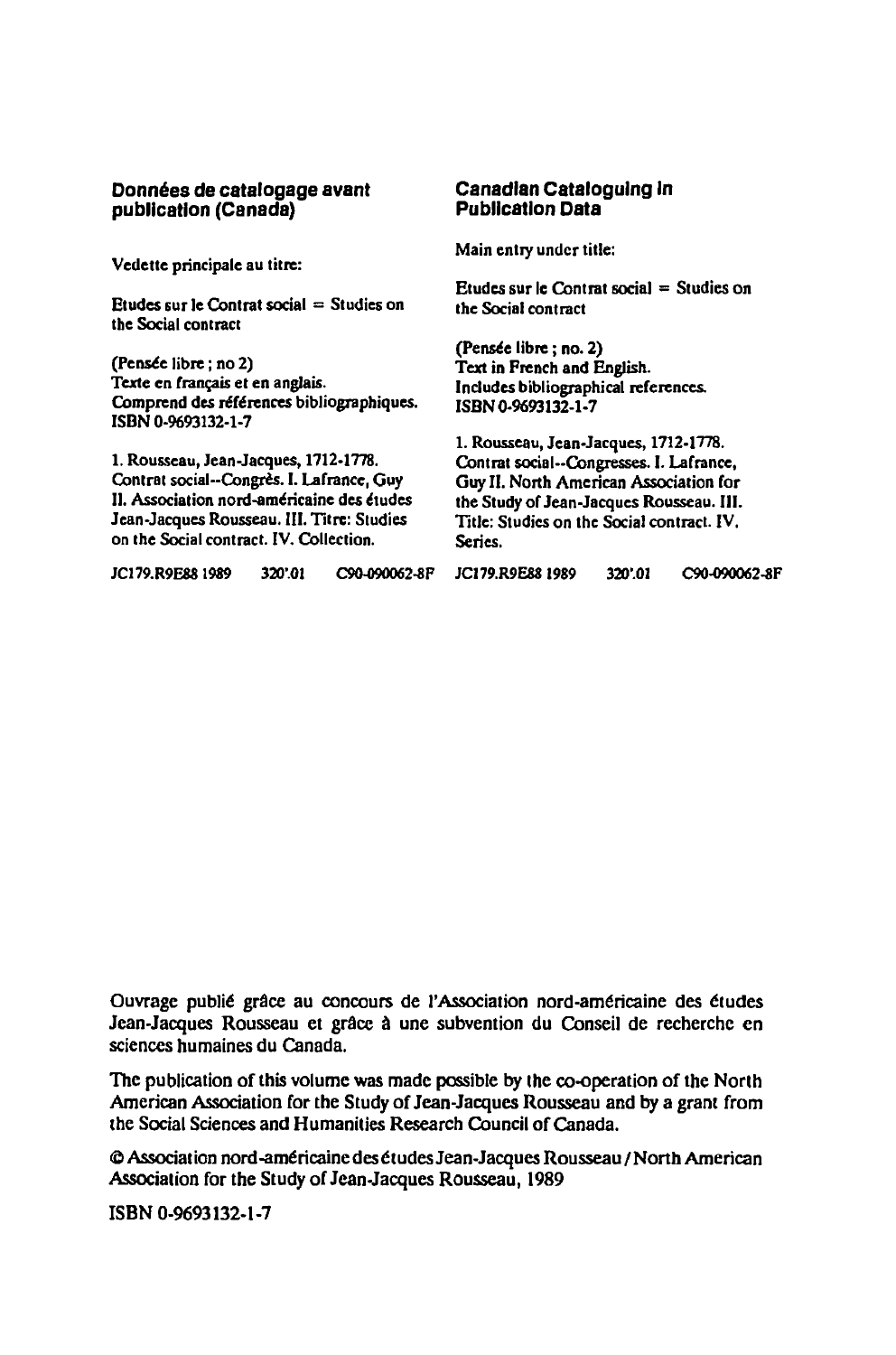## THE KNOWLEDGE OF POLITICS AND THE POLITICS OF KNOWLEDGE: THE ROLE OF THE LEGISLATOR IN THE SOCIAL CONTRACT

In the second book of the *Social Contract,* Rousseau sets out to explain the mechanism whereby power can be rendered legitimate.<sup>1</sup> The dynamic by which this is accomplished is the General Will. Rousseau is concerned with the function of the General Will and the nature of its rectitude, for if the General Will legitimizes power, there must exist a guarantee of its justice. That justice would appear to be ensured by the defmition of the General Will as what is commonly consented to by the people.<sup>2</sup> The justification of the General Will as the basis of political power and action is that it actually does represent the sovereign will of the people. Rousseau, however, goes on to outline a problem in the execution of the General Will; that is, While the General Will itself is always correct, the people themselves may not always know what the General Will is. In other words, the key to executing a politics oflegitimacy is knowledge of what that legitimacy is. Thus, the will of the people is not a function either of numbers (majority) or of belief (faith). Rather, the General Will is something that must be discovered by everyone if it is to be properly executed to achieve that general good that is its goal. It is finding this General Will that proves to be the real problematic of Rousseau's Social Contract, for many obstacles exist on the path to its discovery. For

<sup>1. &</sup>quot;Je veux chercher si dans l'ordre civil il peut y avoir quelque règle d'administration légitime et sûre" *(Social Contract I*, p. 351). Location of the citations are given according to the *Pleiade* edition of Rousseau's work. All translations in the text of this paper are my own.

<sup>2. &</sup>quot;C'est ce qu'il y a de commun dans ces différens intérêts qui forme le lien social ... c'est uniquement sur cet intérêt commun que la société doit être gouvernte" *(Social Contract* II, I, p. 368).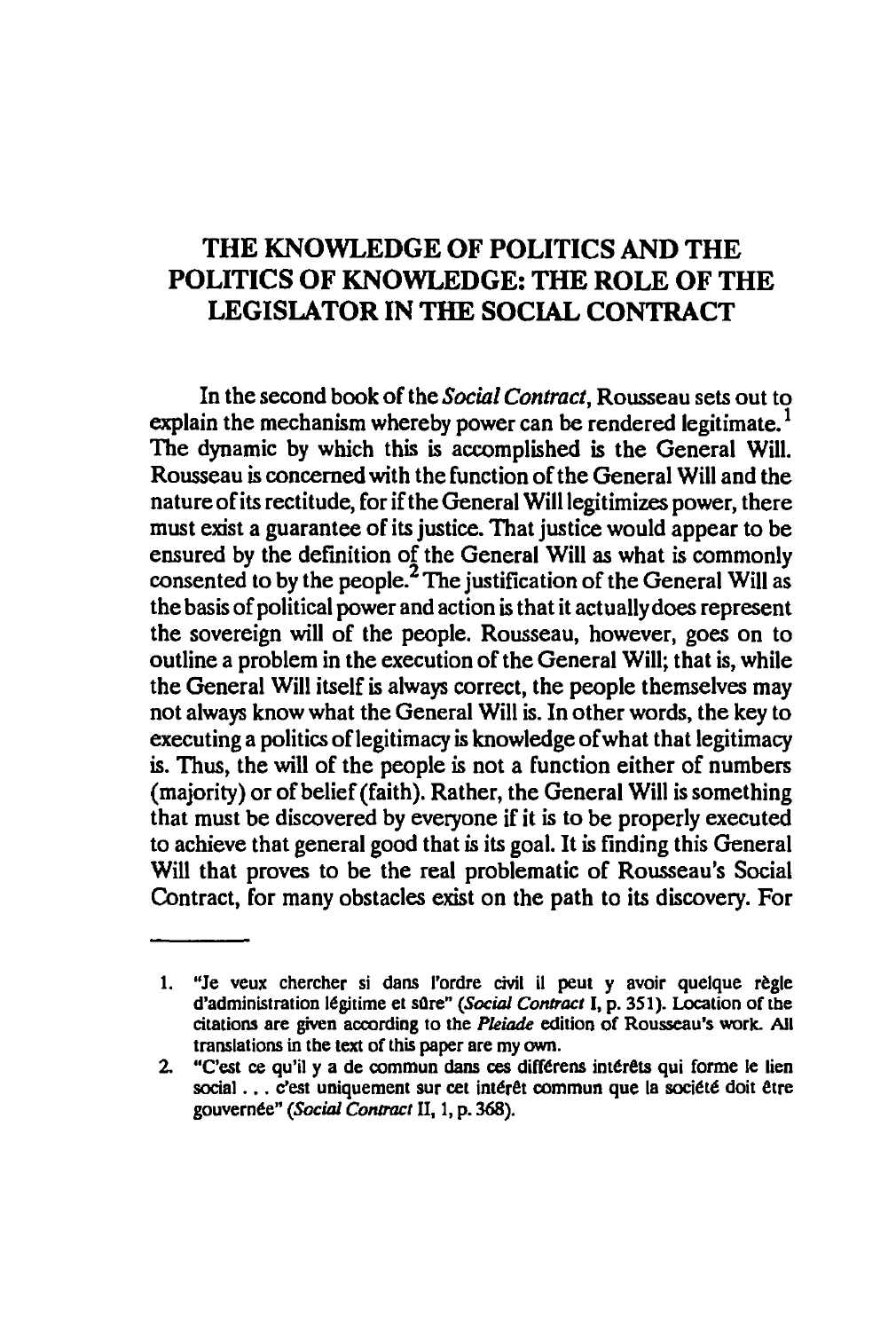one thing, it is possible to misrepresent the General Will: the "will of aU" can often masquerade as the General Will, but since it is merely the sum of particular and/or group interests within a society, the will of all has neither the legitimacy of the General Will, nor its claim on the allegiance of the people. $<sup>3</sup>$  Secondly, the people may be duped</sup> into making the wrong decision, either because they are wilfully misled by other selfish group/individual interests, or because they simply do not recognize what the General Will is, even when they do see it.<sup>4</sup> The difficulty in recognizing and enunciating the General Will is that the knowledge on which the General Will is predicated is not necessarily equally vouchsafed to everyone, since within any group of people, knowledge is not equally distnbuted. The purpose of this paper is to explore the tension that exists between the function of the citizen as enunciator of the General Will, and the reality of the differing individual capacities to know what that General Will is; and to examine the resulting implications that this brings to bear on Rousseau's political system as a whole. The question that we are faced with concerns the juxtaposition of specialization and equality: namely, how can the specialized knowledge required for identifying and enunciating the General Will be understood within and reconciled with a political system based on the equality of all its participants?

Rousseau tells us that the General Will is found by being expressed by each citizen speaking his own mind.<sup>5</sup> In order for that condition to be met, however, the individual citizen must be capable both of having an opinion, and of enunciating it. In modem society, this "solution" to the question of finding the people's own authentic and legitimate voice merely restates the problem. For the dilemma of modem man, as Rousseau sees it, is that man cannot formulate his own opinion, precisely because he has no integrated sense of Self to serve as its basis. This situation has its roots already in the State of Nature:

<sup>3. &</sup>quot;La volonté de tous  $\dots$ n'est qu'une somme de volontés particulières  $\dots$  quand il se fait des brigues . . . il n'y a plus de volonté générale" *(Social Contract II, 3,* pp.371-72).

<sup>4. &</sup>quot;On veut toujours son bien. mais on ne Ie vait pas toujours; jamais on ne corrompt le peuple mais souvent on le trompe" *(Social Contract II, 3, p. 371).* 

<sup>5. &</sup>quot;Il importe donc pour avoir bien énoncé la volonté générale ... que chaque Citoyen n'opine que d'apre& lui" *(Social Contract* II, 3, p. 372).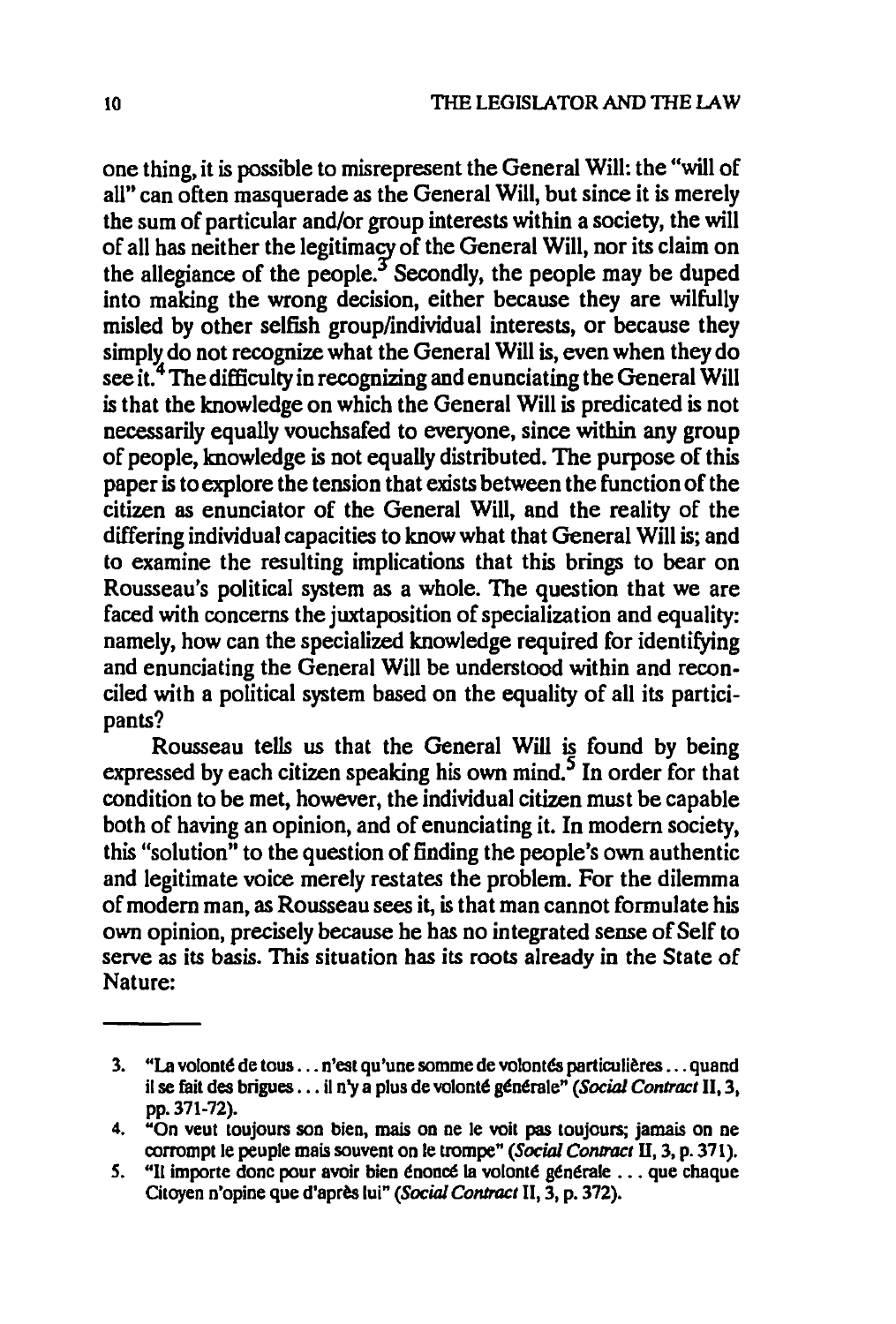Behold all the natural qualities in  $action \dots$  and these qualities being the only ones that could attract consideration, it was soon necessary to possess them, or affect to have them. One had to present oneself as other than what one really was for one's own advantage. Being (essence) and appearance became two totally different things, and from this distinction arose insolent pomp and misleading trickery, with all the vices that go in their train. *(Inequality,* p. 174)

If the Self, as depicted in this passage, becomes a marketable commodity, one's projection of Self changes according to the markets one deals with.<sup>6</sup> "Marketing" in this context can be viewed as the seller's attempt to "dupe" the buyer with his superior knowledge of the "product," especially of its failings, and with the superior ability to "package" these failings and present them as something they are not; perhaps even as "positive" aspects of the product he is trying to sell. In essence, however, the person who "sells" his Self is torn between "être" and "paraître," and soon loses the meaning of a unified existence. Without a stable sense of Self, this person can no longer express the General Will, $^7$  for knowledge and expression of the General Will is predicated upon authentic self-knowledge. The authentic polis can only be created by the authentic citizen. In this case, the marketplace of the Self renders not just the "buyer," but also the "seller," dupes of the power play of knowledge.

As Rousseau sees it, the cause of this phenomenon is man's increasing preoccupation with the arts and sciences, since it is the aesthetic ideas of beauty that lead men to evaluate each other by the market yardstick of comparative worth: "the most handsome, the strongest, the most agile, or the most eloquent became the most considered (honoured)" *(Inequality,* p. 169). A special irony is at work here, for the lack of coherence at the centre of man's existence is itself the result of a certain type of knowledge; that is, of the arts

<sup>6. &</sup>quot;Il faut donc qu'il cherche sans cesse à les intéresser à son sort ... ce qui le rend fourbe et artificieux avec les uns, impérieux avec les autres ... toujours le désir caché de faire son profit aux dépends d'autrui" *(Inequality*, p. 175).

<sup>7.</sup> This argument is echoed in Saint-Preux's letter to Julie from Paris: "Quand un homme parle, e'est pour ainsi dire, son habit et non pas lui qui a un sentiment, et il en changera sans façon tout aussi souvent que d'état ... tous ces gens-là s'en vont chaque soir apprendre dans leurs sociétés ce qu'ils penseront le lendemain  $\dots$  Il faut qu'à chaque visite il quitte en entrant son âme  $\dots$  chacun se met sans cesse en contradiction avec lui-même ... " (La *Nouvelle Héloïse* II, 14, pp. 233-34).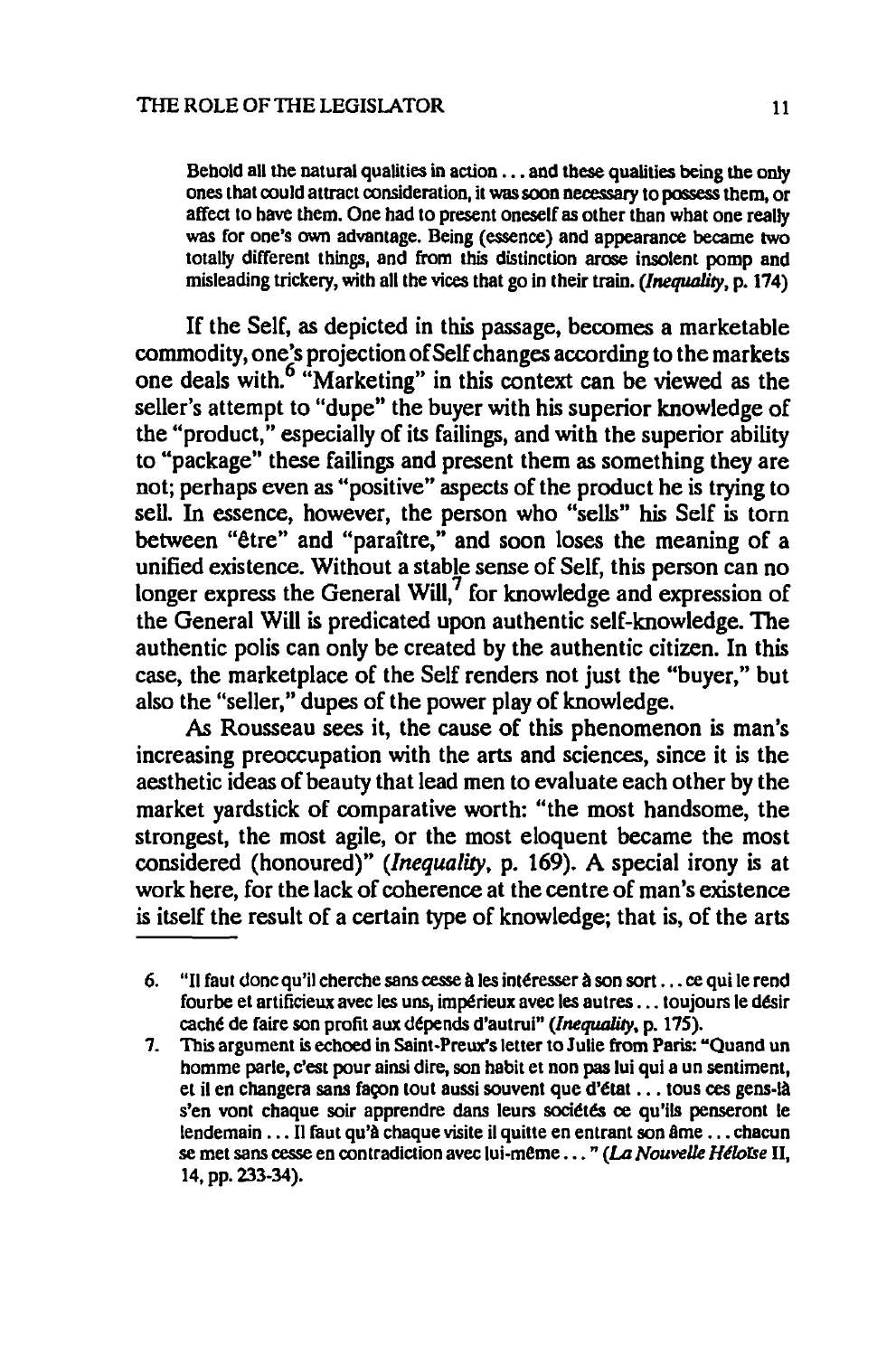and sciences. The multiplicity of identities that each person projects upon the world in order to maximize the possibility of attaining the highest "consideration" or personal "worth" bears testimony not only to the strength of the passions in wanting to be considered the "best," but also points up the role of the rational faculties in giving mankind the capability of conceiving of these multiple identities. Passion and rationality conspire to tear men apart internally, and to isolate them from their fellow human beings externally. Both born of and furthering the development of luxury and idleness, the arts and sciences produce men who, instead of being eager to further their country,8 choose instead to promote themselves-or, to put it more accurately, to further what they *think* is their self-interest. In order to correctly analyze the role of knowledge in man's political life and actions, Rousseau distinguishes between man's *apparent* interest, based on his passions, and man's "propre intérêt bien entendu" grounded in an intellectual, rational understanding of where man's true interest really lies.<sup>9</sup> Although they are a branch of knowledge themselves, the arts and sciences prove to be false guides to knowledge, whether of others or of self, because they enslave man to his needs—that is to say, his passions. Indeed, the *appearance* of the existence of truth in science is precisely what renders its potential for error even more dangerous,<sup>10</sup> for it wears the mask of pure rationality which serves to conceal the extent to which the "rationality" is subservient to the passions that engender it. Therefore, Rousseau speaks of the sciences variously as a "dangerous weapon" *(Arts and Sciences,* p. 15) and as the "fatal secret" *(Inequality,* p. 172) that Nature wanted to keep from mankind. As for the arts, their own nature and proclivity towards idleness render their practitioners even more selfish and indolent, so

<sup>8. &</sup>quot;Nous avons des Physiciens . . . des Musiciens . . . nous n'avons plus de citoyens" *(Arts and Sciences,* p. 26).

<sup>9.</sup> *De l'état de nature* (fragment) p. 480.

<sup>10. &</sup>quot;Que de fausses routes dans I'investigation des Sciences . . • Ie faux est susceptible d'une infinité de combinaisons, mais la vérité n'a qu'une manière d'etre" *(Arts and Sciences,* p. 18).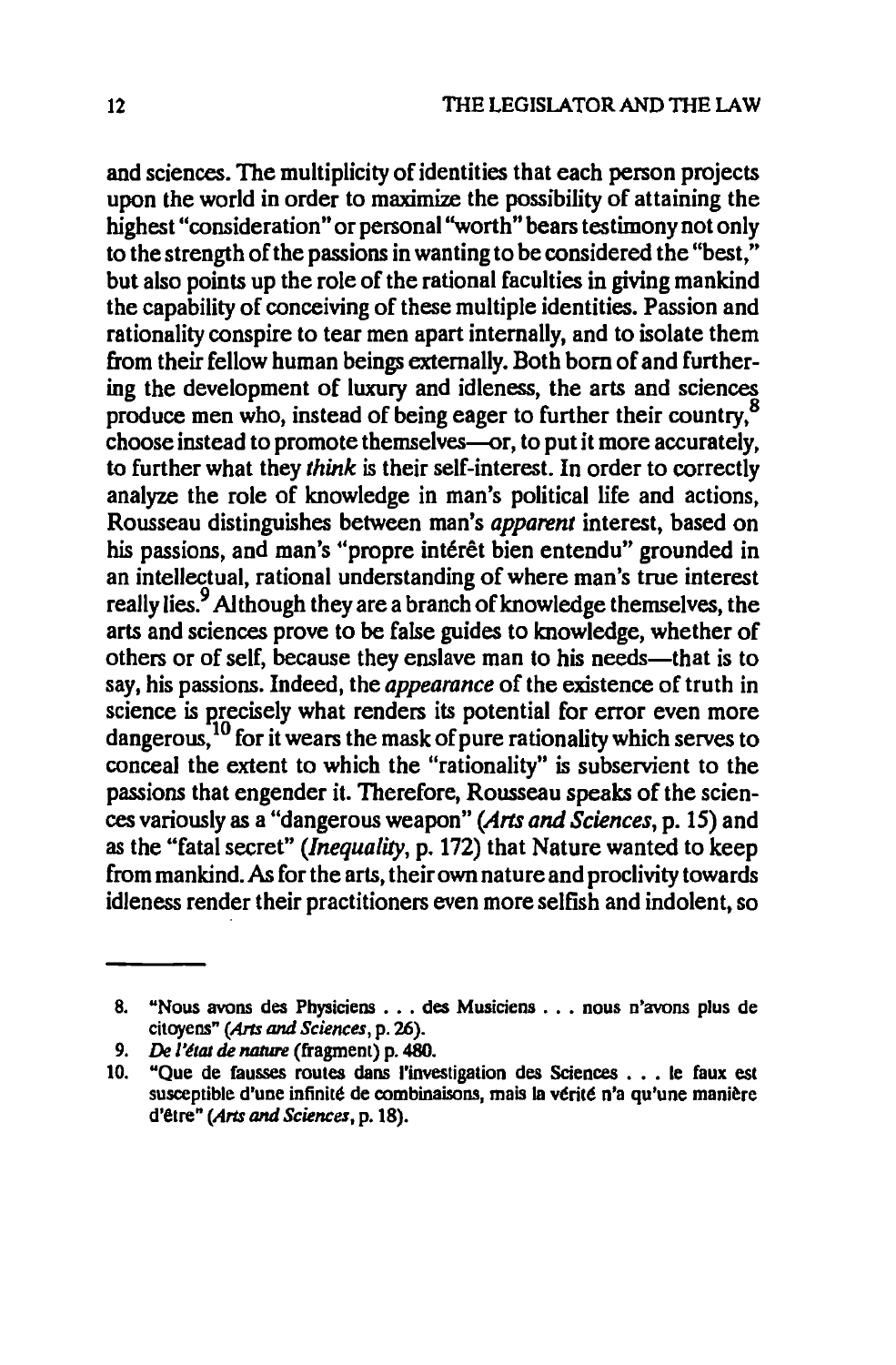that men become even more isolated, spiritually and emotionally, from each other. $^{11}$ 

Thus, although "reason" is an inherent part of the development of the arts and sciences, it too is a product of men's desires and vices. Any knowledge derived from such a source is partial and inevitably flawed, for it is indebted to the passions that form it.<sup>12</sup> Rousseau even charges that the very pursuit of knowledge itself is the result of our passions impelling us to discover more methods of enjoying ourselves.<sup>13</sup> Instead of reinforcing mutual experience, such knowledge redefines each individual in the discrete and isolated space of his own desires. Therefore, knowledge as represented by the arts and sciences prevents the development of a sense of community. The result of this type of knowledge-which, since it is so liable to error, is really pseudo-knowledge-is that man is no longer capable of knowing himself as a member of the human species and as part of the collective association of the state. Man's sense of identity is thus reduced from being part of a dynamic whole to an atomistic and isolated existence. Paradoxically, this sort of knowledge *reduces* man's capability to reason instead of expanding it, for knowledge as embodied in the arts and sciences results in the contraction of man's field of vision.

This crucial lack of understanding-or, to put it another way, the absence of *true* knowledge—brings in its wake man's blindness to his own real interests as part of the political society in which he participates. Whether as a result of their passions, and/or simply their own unawareness, the people cannot see their own true interests by themselves.14 Even if the people's private desires should chance to coincide with their real interests—which is the General Will—this association is deemed by Rousseau to be so tenuous and fleeting that it cannot be relied upon. *IS* The type of understanding needed to recognize the General Will goes beyond the kind of knowledge

<sup>11. &</sup>quot;C'est elle qui replie l'homme sur lui-même ... c'est la philosophie qui l'isole" *(Inequality,* p. 156).

<sup>12. &</sup>quot;L'entendement humain doit beaucoup aux Passions . . . Nous ne cherchons à connoitre, que parce que nous désirons de joutr" *(Inequality, p. 143).* 

<sup>13.</sup> Ibid.

<sup>14. &</sup>quot;Les particuliers voyent le bien qu'ils rejettent; le public veut le bien qu'il ne voit pas" *(Social Contract* II, 6, p. 380).

<sup>15. &</sup>quot;Quand on auroit trouvé pour un moment l'accord des deux volontés, on ne pourroit jamais s'assurer que cet accord dureroit encore le moment d'après" *(Social Contract,* first version, I, 4, p. 295).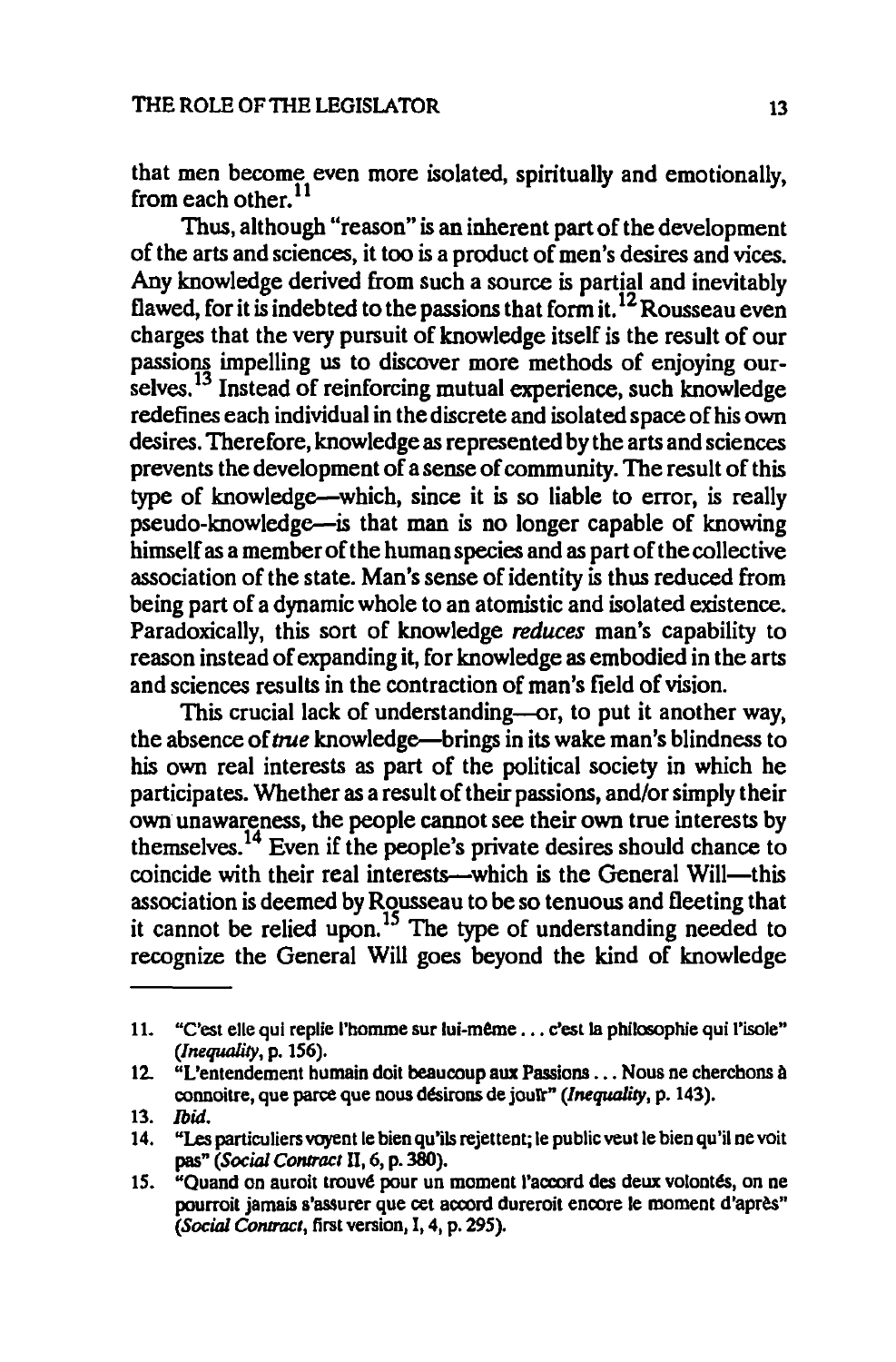founded on passion and self-interest. The General Will is defined as "an act of pure understanding that reasons in the silence of the passions" *(Social Contract,* tirst version, I, 2, p. 286). To achieve this true knowledge, divorced from passions and self-interest (man's "particular will"), man must be able to "se séparer de lui-même" (ibid.). And of this the people are, in Rousseau's view, manifestly incapable, since they lack both the *knowledge* of their General Will, which is their true interest, and the *will,* or *ability,* to recognize it. The people need a guide who unites will and passionless knowledge. Rousseau's solution to this problem is the Legislator.

The task of the Legislator, as Rousseau conceives it, is so extraordinary that it demands practically god-like powers. Thus, in a very real sense, the Legislator stands outside the political system he has come to save. To combat the "amour propre" of the aggregate of individuals in the state, the Legislator must "feel himself capable of changing, as it were, human nature" *(Social Contract* II, 7, p. 381): that is, of transforming man's primary mode of existence from independent and individual to dependent and collective.16 The second part of the task-to make the people see where their own true interest lies, or, to put it another way, to reveal to them their own General Will—is far more difficult because the people are incapable of understanding that level of ultimate truth: "There are a thousand sorts of ideas that it is impossible to translate into popular language. Concepts that are too general or objects that are too remote are equally beyond its ken" *(Social Contract* II, 7, p. 383). Rousseau never seems to say outright just why human beings, who are distinguished by their (intellectual) perfectibility,<sup>11</sup> seem almost doomed to be

<sup>16.</sup> This is, in effect, what the wording of the original social contract attempts to accomplish: "Chacun de nous met en commun sa personne el loute sa puissance sous la suprême direction de la volonté générale; et nous recevons en corps chaque membre comme partie indivisible du tout" *(Social Contract I, 6, p.* 361).

<sup>17.</sup> In *Discourse on inequality,* Rousseau brings the example of an animal who wiJl die of starvation if provided solely with unfamiliar food, as opposed to man who is more adaptable to changing conditions. This is seen by Rousseau as proof of man's "qualite d'agent libre"  $(p. 141)$ . This is, however, linked to man's second distinguishing quality, "Ia faculte de se perfectionner" (p. 142), which allows man to develop beyond the level of pure instinct. The connection between these two distinctively human qualities is that they both take man beyond the boundaries of hisphysical limitations (within which the animal must always remain) by giving him the scope to manifest the "spirituality of his soul" (due to his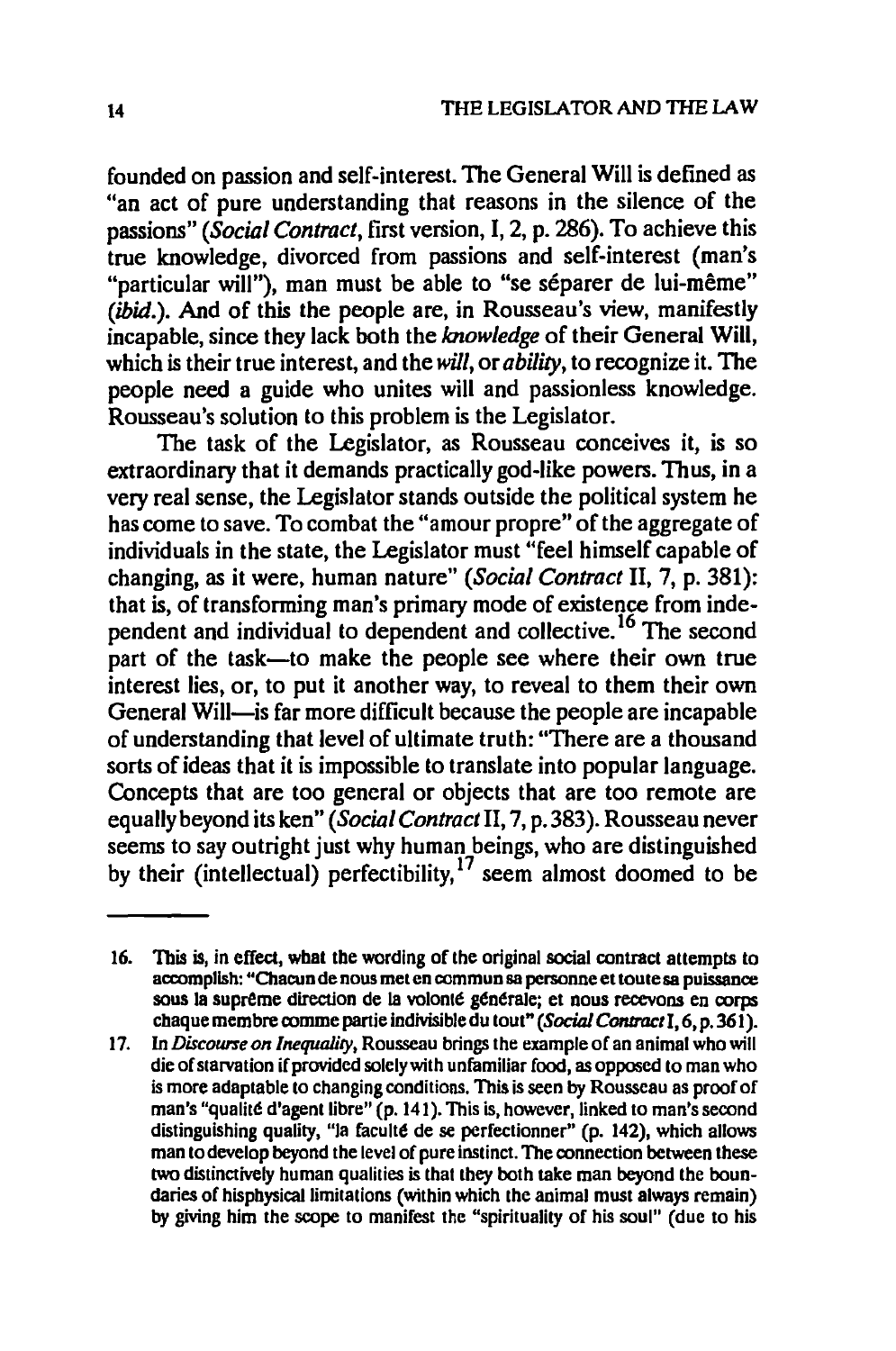confined by these intellectual limitations. But through Rousseau's demonstration (in *Arts and Sciences)* of the various false types of knowledge that men are prey to, it comes as no surprise to learn that people who can be misled by apparent knowledge (the shadows in Plato's cave) should be incapable of appreciating Truth when it is shown to them.

The Legislator is faced with the unenviable task of teaching men their true interest which, in order for them to grasp it, presupposes their already prior appreciation of it. Moreover, the Legislator's peculiar position makes any exercise of power pursuant to his task virtually impossible, for his own passions must never be allowed to interfere with the implementation of the General Will.<sup>18</sup> Consequently, the Legislator must have recourse to "an authority of a different order" *(Social Contract* II, 7, p. 383), which Rousseau loosely defines as "religious." Rousseau here clearly does not intend to promote any particular type of religion as a "state" religion: in his chapter on Civil Religion, Rousseau specifically criticizes Christianity as being too other-worldly and therefore anti-political, <sup>19</sup> putting man in contradiction with himself.<sup>20</sup> Rather, Rousseau conceives of this type of religion as a mild form of theism whose main "dogmas" would include articles of sociability, tolerance, and cooperation.<sup>21</sup> The crucial element of this type of religion would be less spiritual than social. Moreover, from the structural point of view, the existence of this religion would serve as the "higher authority" to which the Legislator could appeal in the course of attempting to

freedom of choice). and the unlimited possibilities of growth for all of man's faculties (due to his perfectibility).

<sup>18. &</sup>quot;Celui qui commande aux hommes ne doit pas commander aux loix; celui qui commande aux loix ne doit non plus commander aux hommes" *(Social Contract* II, 7, p. 382).

<sup>19. &</sup>quot;La patrie du Chrttien n'est pas de ce monde" *(Social Contract* IV, 8, p. 466).

<sup>20. &</sup>quot;Il y a une troisième sorte de Religion plus bizarre, qui donnant aux homme deux législations, deux chefs, deux patries, les soumet à des devoirs contradictoires et les empêche de pouvoir être à la fois dévots et Citoyens ... tel est le christianisrne Romain ..• Toutes les institutions qui mettent l'homme en con· tradiction avec lui·meme ne valent rien" *(Social Contract* IV, 8, p. 464).

*<sup>21.</sup> Social Contract N,* 8, pp. 468-69.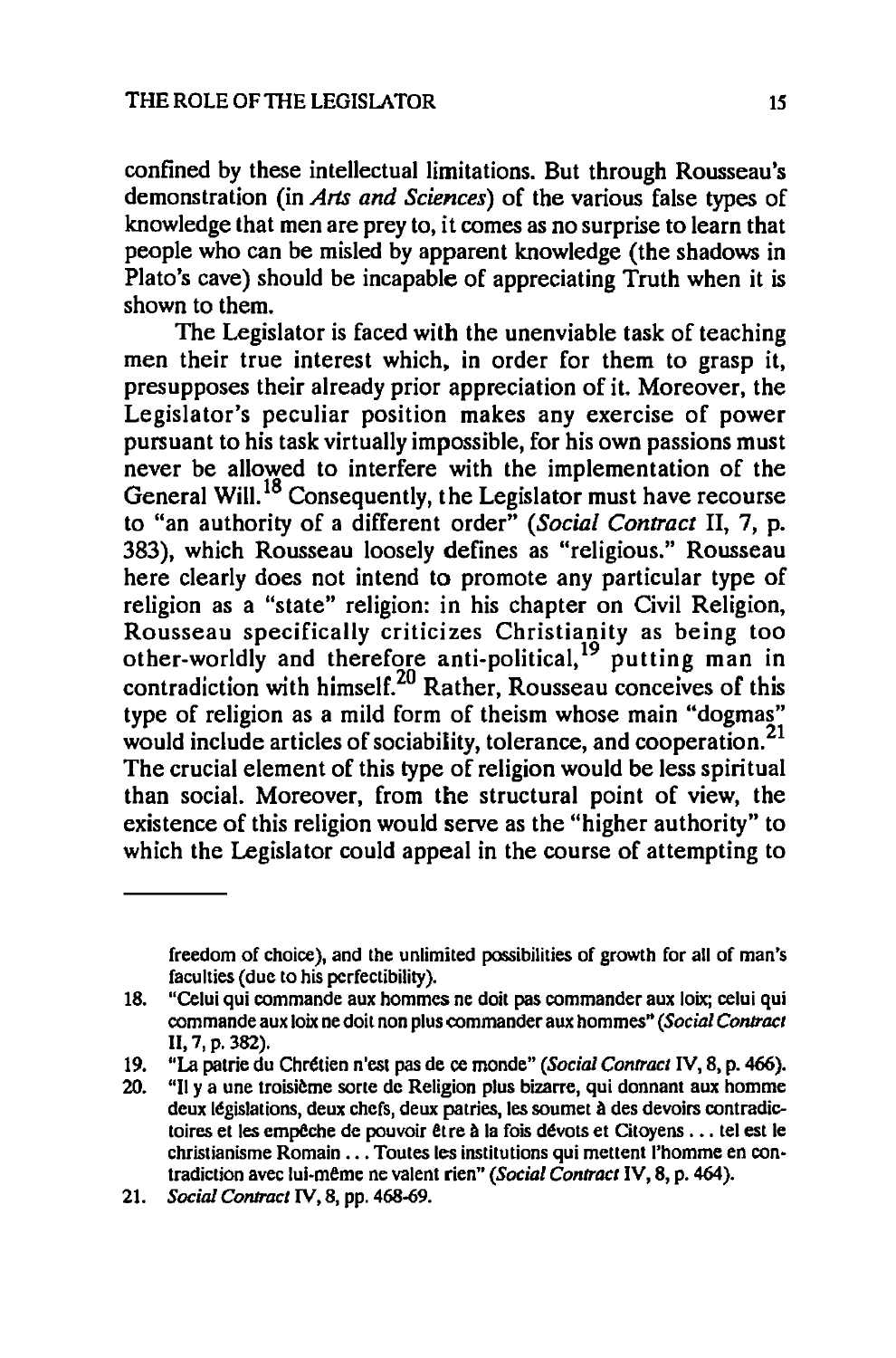educate the people. But even this appeal must be done with skill and prudence: "it is not given to every man to make the gods speak, nor to be believed when he announces himself as their interpreter" *(Social Contract* II, 7, p. 384). The Legislator, working without any real power, must have extraordinary charisma to make the people believe in his representation of the higher authority. On the other hand, since the Legislator alone unites will and passion-free knowledge, he can manipulate truth without sacrificing honesty, for he balances "the illusion of present and sensible advantages with the danger of distant and hidden evils" *(Social Contract,* first version, I, 7, p. 311). In other words, the Legislator must, in the final analysis, resort to *mystifzeation* in order to "institute a people" *(Social Contract* II, 7, p. 381). Paradoxically, in the process of making the people capable of recognizing and correctly identifying their own General Will which will subsequently find its fullest expression in  $law<sup>22</sup>$  -that is, providing the people with both will and knowledge-the Legislator must shroud the origin of that knowledge in darkness. The result, inevitably, is that while the people may follow in the direction that the Legislator points out to them, they will never be fully cognizant of what their own true interest—that is, the General Will—really is. In that sense, of course, the Legislator does not entirely fulfil his mission. Since men's minds and natures cannot be fully transformed and elevated, the ultimate appeal that the Legislator makes is to men's hearts and interests as *they* conceive them to be—albeit in the most benign way possible, with the least harm done to what is truly in the public interest.<sup>23</sup>

Therefore, Rousseau notes that the most important-because most effective-of all laws are those which are engraved on the hearts of the citizens. These mores and customs, unquantifiable and ultimately a-rational as they might be, are the real determinants of political action. It is on this aspect that the Legislator works in "secret," for openly acknowledging its existence would mean the denial of his purported task. From behind the scenes, the Legislator

<sup>22. &</sup>quot;des loix ... sont des actes de la volonté générale" *(Social Contract II, 4, p. 379).*<br>23. Thus, Rousseau formulates the basic question in the first version of the Social

Thus, Rousseau formulates the basic question in the first version of the Social Contract: "il s'agit de me montrer quel *intérêt j'ai à être juste"* (p. 286; emphasis mine). Rousseau acknowledges in *Considerations* on *Poland* that "on ne peut faire agir les hommes que par leur intérêt" (p. 1005), specifically naming fear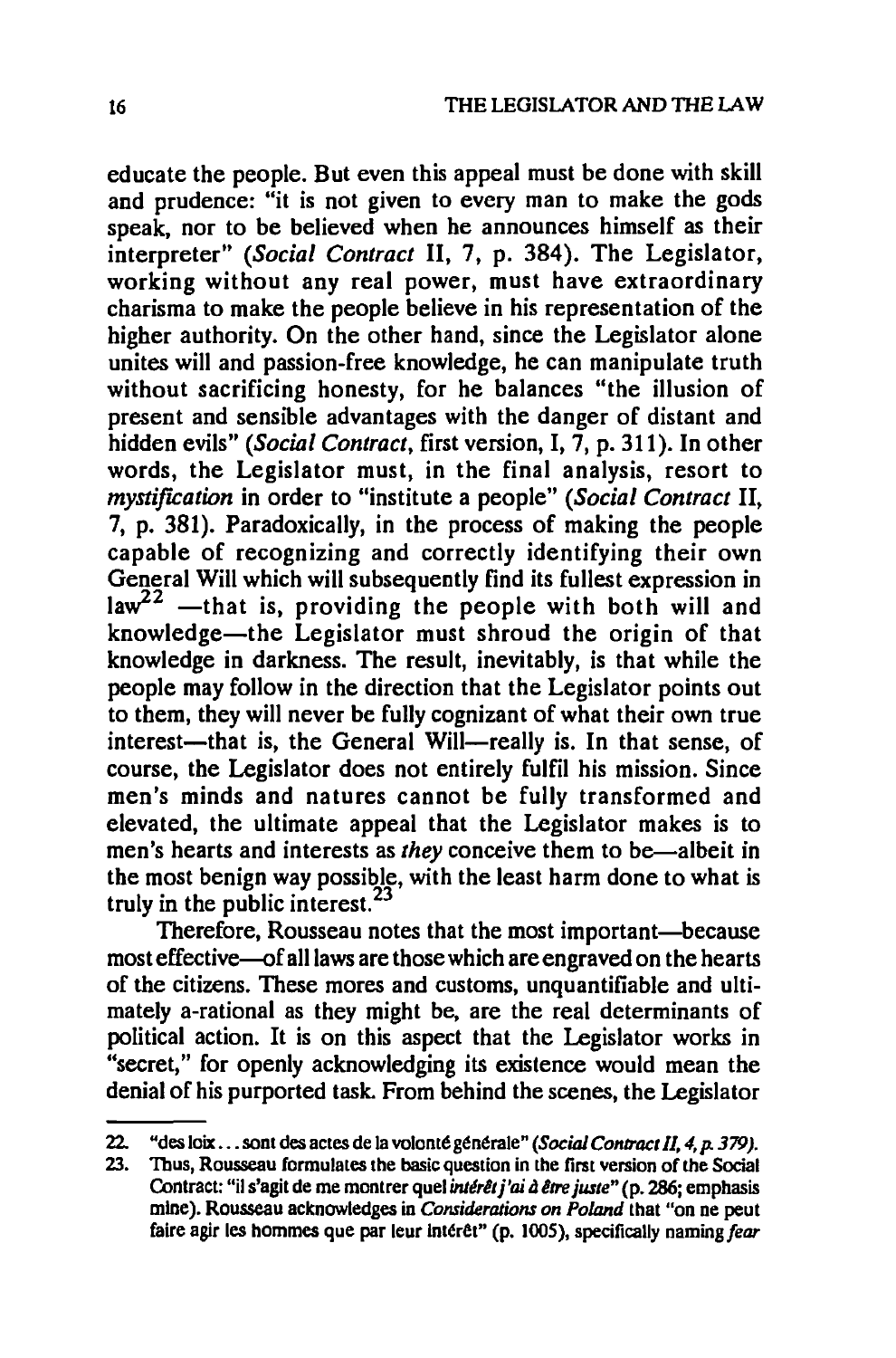works on fashioning a people, hiding his work from their eyes in order to better conceal its true import. Even while plumbing the people's psychological depths, the Legislator manages to appear above the fray.

In so operating, the Legislator manages to achieve a victory of sorts. While he may not have perfectly accomplished his goal of transforming human nature and intellect, the Legislator still attains the perfection of political power, because he wields it entirely unnoticed. All *appearances* to the contrary, the Legislator can hardly be called uninvolved. More than anyone else in the polis, it is he who controls not only the major psychological issues, but also the more mechanical aspects of political life. It is the Legislator who must decide if the people are ready for political life, and if so, what laws would best suit them,<sup>24</sup> for only the Legislator has the foresight to correctly state what the law is.  $\mathcal{L}$  The Legislator, who alone possesses true knowledge, is, by the same token, the only one who can truly run

and hope as "Ies deux instruments avec lesquels on gouverne les hommes" *(Project for Conica,* p. 937). More significantly, when Rousseau finally does justify the total alienation demanded in the social contract, he does it, not on the basis of the ennoblement of the human spirit, but on the basis of a simple *exciumge,* reminiscent of the market calculation of exchange value described in *Discourse on Jnequalily:* "leur situation, par I'effet de ce contrat, se trouve réellement préférable à ce qu'elle étoit auparavant et *qu'au lieu d'une aliénation, ils n'ont fait qu'un échange avantageux* d'une manière d'être incertaine et précaire contre une autre meilleure et plus sûre" *(Social Contract II, 4, p. 375;* emphases mine). More explicitly, Rousseau says,« Rtduisons cette *balance* A des termes faciles *à comparer (Social Contract I, 8, p. 364: emphases mine)*. The fusion of the personal and the political might be visualized as the confluence of the private will and the General Will as exemplified by Rousseau's dictum that "it n'y a personne qui ne s'approprie ce mot *chacun,* et qui ne songe A lui·meme en votant pour tous" *(Social Contract* II, 4, p. 373; first version, I, 6, p. 306), but these same words can also be construed as the inevitable predominance of the personal over the political to Which, in the end, the Legislator is forced to appeal in order to set up his republic.

<sup>24. &</sup>quot;Le sage instituteur ne commence pas par rédiger de bonnes loix en ellesmemes, mais il examine auparavant si Ie peuple auquel illes destine est propre A lessupporter" *(Social Contract* II, 8, pp. 384-85). Similarly, "La matuntt d'un peuple n'est pas facile à connoitre, et si on la prévient l'ouvrage est manqué" (ibid., p. 386). 25.

<sup>25. &</sup>quot;Le Législateur ... ne doit pas fonder son jugement sur ce qu'il voit mais sur ce qu'il prtvoit" *(Social Contract* 11,10, p.389).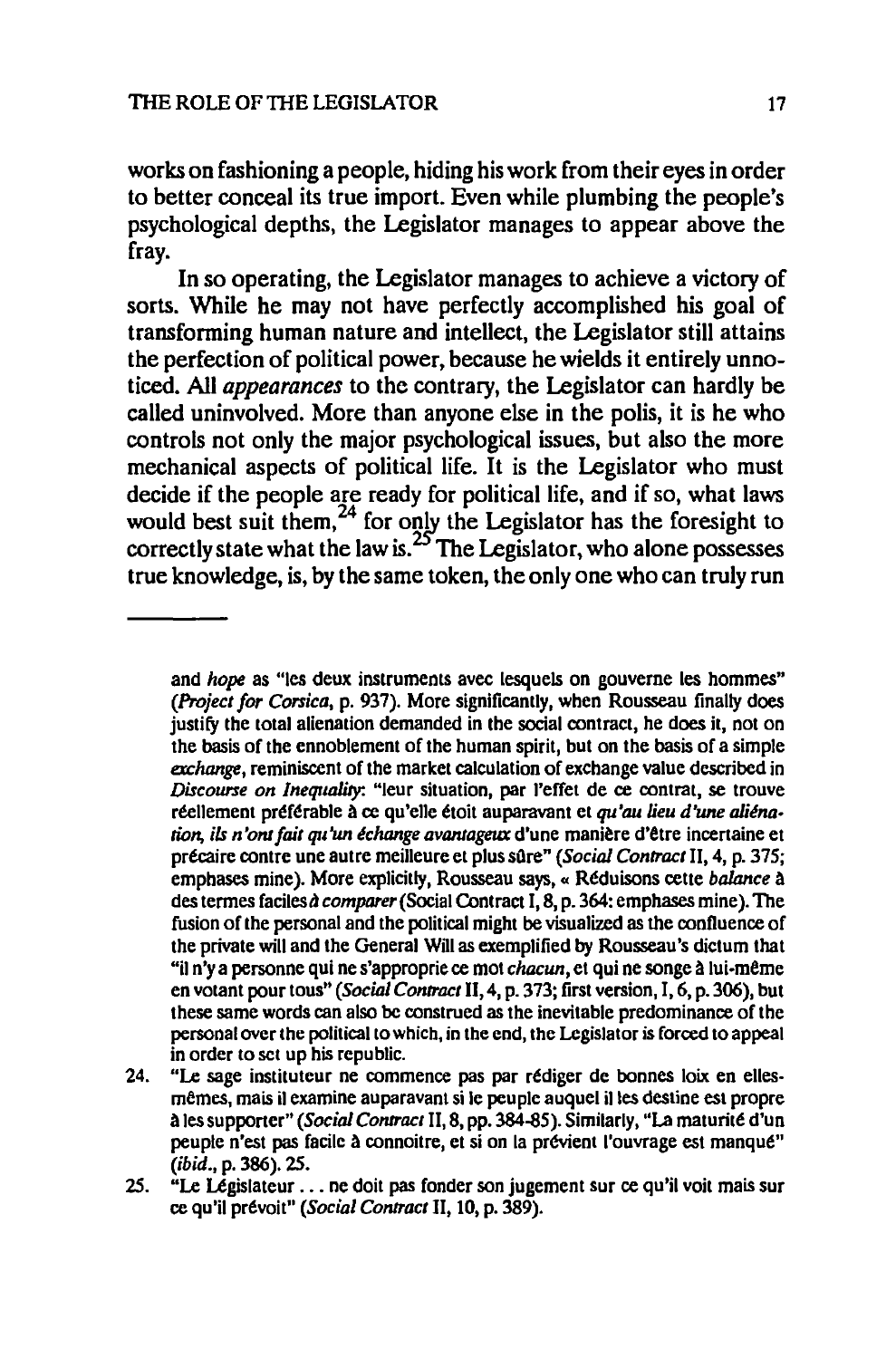a political system. The "politics" or control of knowledge gives the Legislator the only true knowledge of politics. The Legislator must therefore combine acute psychological analysis with a keen sense of political and historical timing. He must also be a tactical planner: on him rests the decision of how large to keep the state, in order to preserve the best balance of internal force and cohesion among its citizens, together with the external strength necessary to ward off any possible enemies.<sup>26</sup> Despite the Legislator's rather nebulous set of tasks initially, it becomes more apparent throughout the *Social Contract* that it is he who is entrusted with the actual physical well-being of the nation, aside from its spiritual and political welfare. Conversely, a mistake in the Legislator's judgement could well spell doom for the welfare of the people and of the state.<sup>27</sup>

Seen in this light, it is understandable that Rousseau should, in describing the practical aspects of government in his essay on *Political Economy,* view them as direct consequences of the Legislator's foresight. Like the Legislator, the good chief of state will rule over people's wills to make them love the law and so avoid the necessity of punishing infractors. To make sure the General Will always reigns, the chief of state, like the Legislator, will internalize it in every citizen by forming their mores through an intensive and exhaustive system of public education. The more successful the leaders are in implanting these mores, the less they will have to exercise their talents of governing so that, in the end, the General Will need not even be officially consulted very often since merely being just and equitable will guarantee its implementation.<sup>28</sup>

In the end, then, in a rather curious way, it would appear that we have come full circle. The people who needed more knowledge to discover the identity of their own General Will are left now with no more knowledge than before, but rather a guide whom they implicitly trust will show them the way. If anything, knowledge has become even more concentrated in the hands of one person, for with the advent of the Legislator, it becomes clear that his is the only type of knowledge worth having. The people, however, are never let in on

<sup>26.</sup> Social Contract II, 9, p. 388.

<sup>27.</sup> *Social Contract II*, 11, p. 393.

<sup>28. &</sup>quot;de sorte qu'il ne faut qu'être juste pour s'assurer de suivre la volonté générale" *(Political Economy,* p. 251).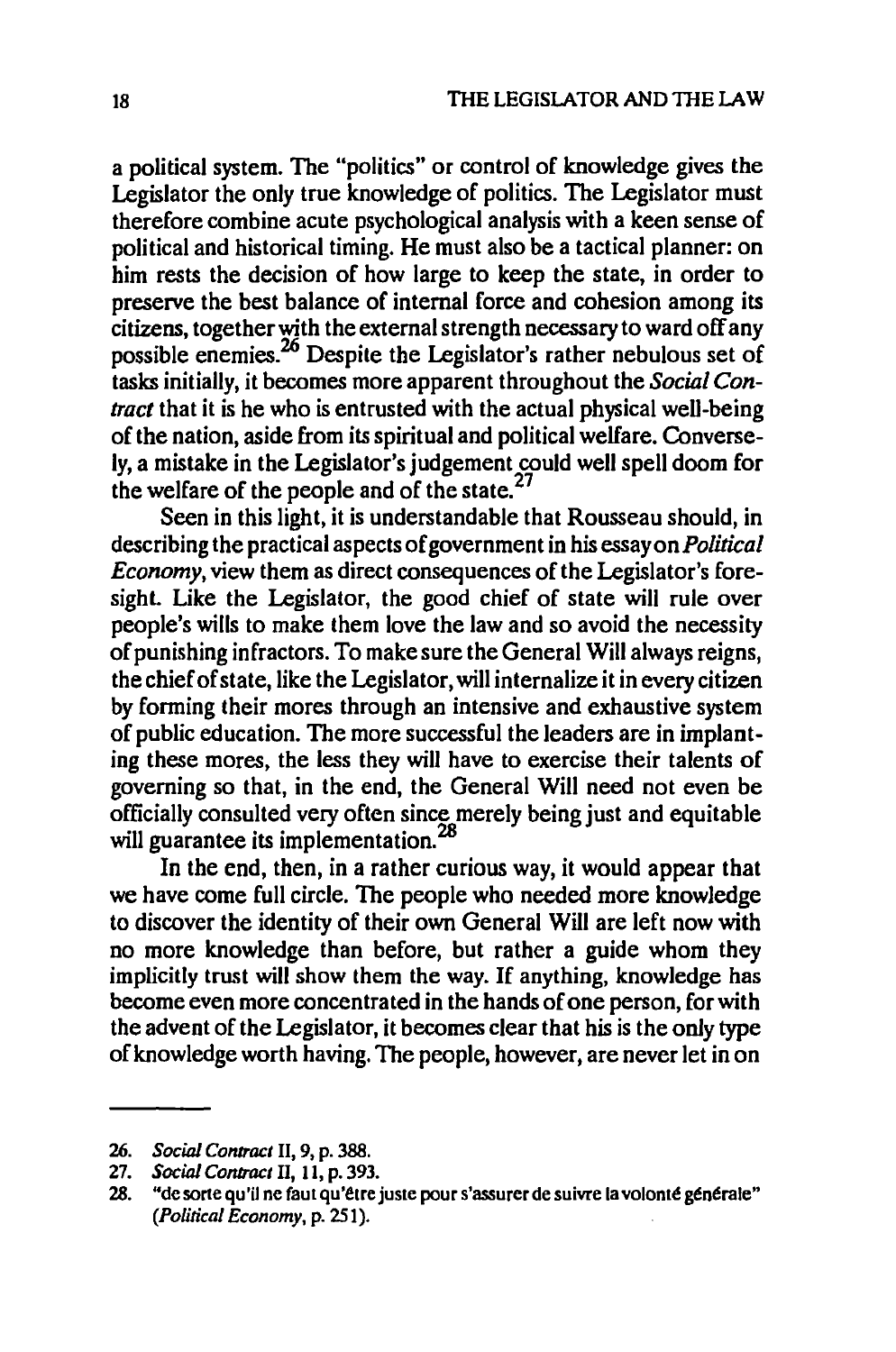the secrets of this knowledge; they share only in its effects. Its essence remains shrouded for them. and their obedience becomes part of the system of mystification perpetuated by the Legislator. By their very nature. the people can have no say in their own destiny. Not being sufficiently free of their passions to competently assess their General Will, the people cannot by the same token formulate the law that is the expression of the General Will. The people can *be* good—but without being cognizant of what that "good" really means, <sup>29</sup> or even of being asked their opinion on what would be for "their own good." It would seem that Rousseau sets up a political system based on the mystification of knowledge, perhaps because he felt that demystification would inevitably bring disenchantment, disillusion, and disorder in its wake.<sup>30</sup> Perhaps, too, Rousseau felt that men would never be able to appreciate or properly evaluate the full extent of true knowledge: Rousseau remarks that people would more often prefer to remain in their ignorance, even at the expense of their own well-being, rather than to be reformed.<sup>31</sup> Certainly, Rousseau felt that what passed for knowledge in his own day-namely, philosophy, the arts, and the sciences-was little more than misleading falsehood that prevented men from leading more useful, if simpler, lives.  $32$  As Rousseau sees it, real knowledge and wisdom are reserved for the

<sup>29. &</sup>quot;Qu'ils seront bons et justes sans trop savoir ce que c'est justice et bonté" *(Project for Corsica,* p. 948).

<sup>30.</sup> Remarks on the status and place of knowledge in other of Rousseau's works would seem to bear out this point of view. Thus, in *LA Nouvelle Heloise,* it is made quite clear that education is not for everyone; certainly not for the servants who are better off without it: "Tout homme a sa place assignée dans le meilleur ordre des chases, il s'agit de trouver celie place et de ne pas pervertir cet ordre" (La *Nouvelle Heloise* v, 3, p. 563). Similarly, in Emile, the Tutor notes the utter control he has over his pupil byvirtue of his own superior knowledge: "Ie pauvre enfant qui ne sail rien, qui ne peut rien, qui ne connoit rien, n'est-it pas a votre merci? Ne disposez-vous pas par rapport à lui de tout ce qui l'environne? N'etes-vous pas Ie maitre de l'affecter comme iI vous plait? Ses travaux, ses jeux, ses plaisirs, ses peines, tout n'est-il pas dans vos mains sans qu'il le sache?"  $(\textit{Émile}$  Book II, p. 363).

<sup>31. &</sup>quot;Le peuple ne peut pas même souffrir qu'on touche à ses maux pour les détruire, semblable à ces malades stupides et sans courage qui fremissent à l'aspect du médecin" *(Social Contract II*, 8, p. 385).

<sup>32. &</sup>quot;Un Geometre subalterne, seroit peut-être devenu un grand fabricateur d'étofres" *(Arts* and *Sciences,* p. 29).